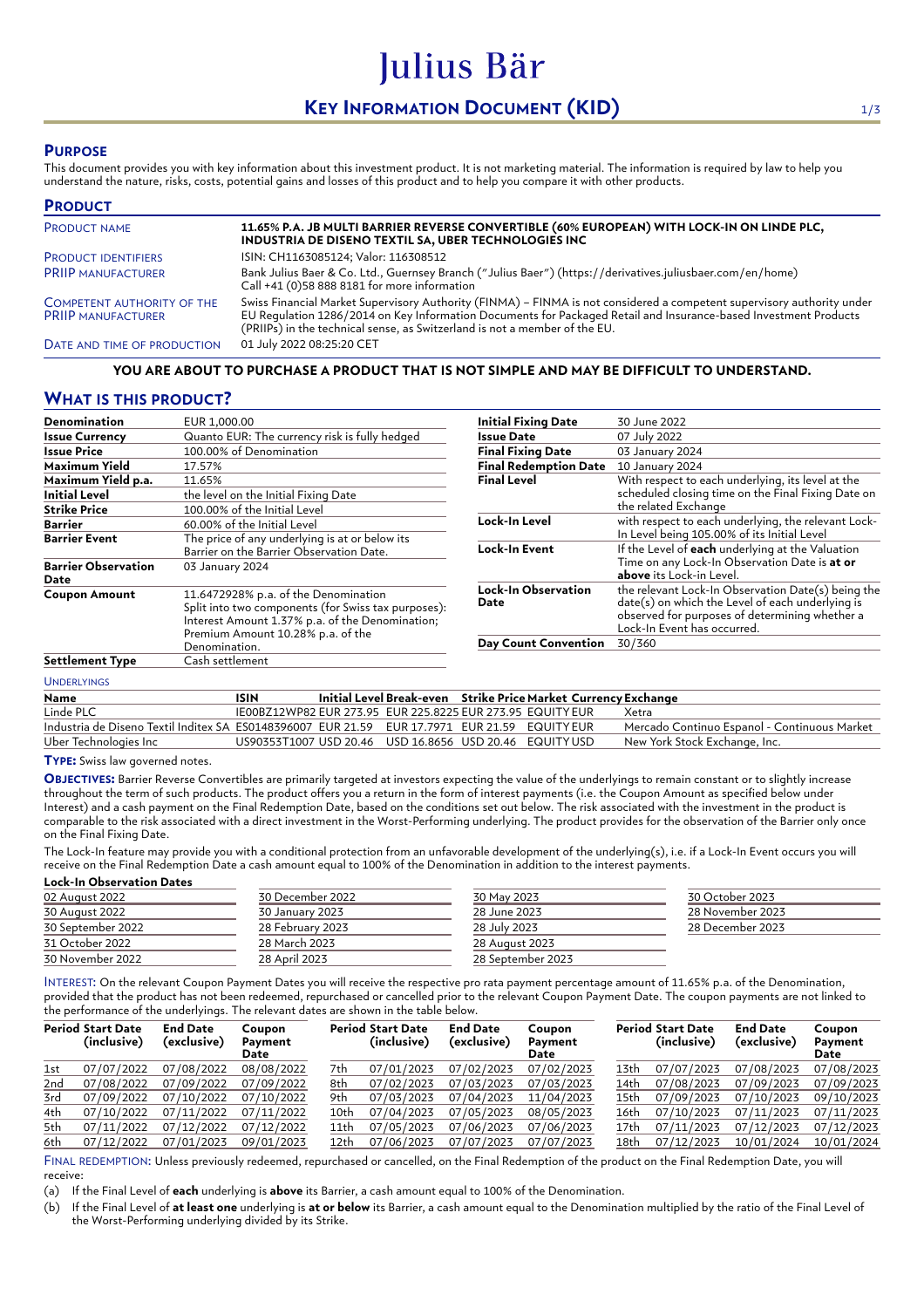The product terms also provide that if certain extraordinary events occur, adjustments may be made to the product and Julius Baer may terminate the product early. These events are specified in the product terms and principally relate to the underlyings, the product and the product manufacturer. Therefore, investors should be prepared to sustain a partial or total loss of their investments.

# **INTENDED RETAIL INVESTOR**

- The product is intended to be offered to retail investors who fulfil all of the criteria below:
- Have sufficient knowledge and experience and a comprehensive understanding of the product, its market and its specific risks, either independently or through professional advice;
- Have the ability to bear a total loss of their investment;
- Have an investment horizon of the recommended holding period specified below;
- Seek income, expect the movement in the underlying to perform in a way that generates a favourable return;
- Are willing to accept a level of risk to achieve potential returns that is consistent with the summary risk indicator shown below.

# **WHAT ARE THE RISKS AND WHAT COULD I GET IN RETURN?**

### **RISK INDICATOR**



Lower risk Higher risk

The risk indicator assumes you keep the product until maturity. The actual risk can vary significantly if you cash in at an early stage and you may get back less. You may not be able to sell your product easily or may have to sell at a price that significantly impacts on how much you get back.

The summary risk indicator is a guide to the level of risk of this product compared to other products. It shows how likely it is that the product will lose money because of movements in the markets or because Julius Baer is not able to pay you.

Julius Baer has classified this product as 6 out of 7, which is the second highest risk class. This rates the potential losses from future performance at a high level, and poor market conditions are very unlikely to impact Julius Baer's capacity to pay you.

**Be aware of currency risk. If the currency of your account is different to that of this product, you will be exposed to currency risk, so the final return you will get depends on the exchange rate between the two currencies. This risk is not considered in the indicator shown above.**

This product does not include any protection from future market performance, so you could lose some or all of your investment.

If Julius Baer is not able to pay you what is owed, you could lose your entire investment.

### **PERFORMANCE SCENARIOS**

**Market developments in the future cannot be accurately predicted. The scenarios shown are only an indication of some of the possible outcomes based on recent returns. Actual returns could be lower.**

| Investment: EUR 10,000    |                                     | 1 Year               | 03 January 2024<br>(Recommended holding period) |
|---------------------------|-------------------------------------|----------------------|-------------------------------------------------|
| <b>Stress scenario</b>    | What you might get back after costs | <b>EUR 5,647.89</b>  | <b>EUR 3,863.76</b>                             |
|                           | Average return each year            | -43.52%              | -46.83%                                         |
| Unfavorable scenario      | What you might get back after costs | <b>EUR 8,851.31</b>  | <b>EUR 5,720.84</b>                             |
|                           | Average return each year            | -11.49%              | -30.99%                                         |
| Moderate scenario         | What you might get back after costs | <b>EUR 10,952.85</b> | <b>EUR 11,756.80</b>                            |
|                           | Average return each year            | 9.53%                | 11.35%                                          |
| <b>Favorable scenario</b> | What you might get back after costs | <b>EUR 12,089.42</b> | <b>EUR 11,756.80</b>                            |
|                           | Average return each year            | 20.89%               | 11.35%                                          |

This table shows the money you could get back during the lifetime of this product under different scenarios, assuming that you invest EUR 10,000. The scenarios shown illustrate how your investment could perform. You can compare them with the scenarios of other products.

The scenarios presented are an estimate of future performance based on evidence from the past on how the value of this investment varies, and are not an exact indicator. What you get will vary depending on how the market performs and how long you keep the product. The stress scenario shows what you might get back in extreme market circumstances, and it does not take into account the situation where Julius Baer may not be able to pay you.

This product cannot be easily cashed in. This means it is difficult to estimate how much you would get back if you cash in before maturity. You will either be unable to cash in early or you will have to pay high costs or make a large loss if you do so.

The figures shown include all the costs of the product itself, but may not include all the costs that you pay to your advisor or distributor. The figures do not take into account your personal tax situation, which may also affect how much you get back.

# **WHAT HAPPENS IF JULIUS BAER IS UNABLE TO PAY OUT?**

You are exposed to the risk that Julius Baer might be unable to meet its obligations in connection with the product for instance in the event of bankruptcy or an official directive for resolution action. This may materially adversely affect the value of the product and could lead to you losing some or all of your investment in the product. The product is not a deposit and as such is not covered by any deposit protection scheme.

# **WHAT ARE THE COSTS?**

The Reduction in Yield (RIY) shows what impact the total costs you pay will have on the investment return you might get. The total costs take into account one-off, ongoing and incidental costs.

The amounts shown here are the cumulative costs of the product itself, for the indicated holding period(s). They include potential early exit penalties. The figures assume you invest EUR 10,000. The figures are estimates and may change in the future.

### **COST OVER TIME**

| Investment: EUR 10.000          | If you cash in at the end of 1 Year | If you cash in at the end of the recommended holding period |
|---------------------------------|-------------------------------------|-------------------------------------------------------------|
| Total costs                     | EUR 166.33                          | EUR 169.30                                                  |
| Impact on return (RIY) per year | 1.66%                               | 1.12%                                                       |

The reduction in yield shown in the above table is annualised, which means it may not be comparable to the reduction in yield values shown in other key information documents.

The costs shown in the table above represent how much the expected costs of the product would affect your return, assuming the product performs in line with the moderate performance scenario.

The person selling you or advising you about this product may charge you other costs. If so, this person will provide you with information about these costs, and show you the impact that all costs will have on your investment over time.

#### **COMPOSITION OF COSTS** The table below shows:

• The impact of the different types of costs on the investment return you might get at the end of the recommended holding period.